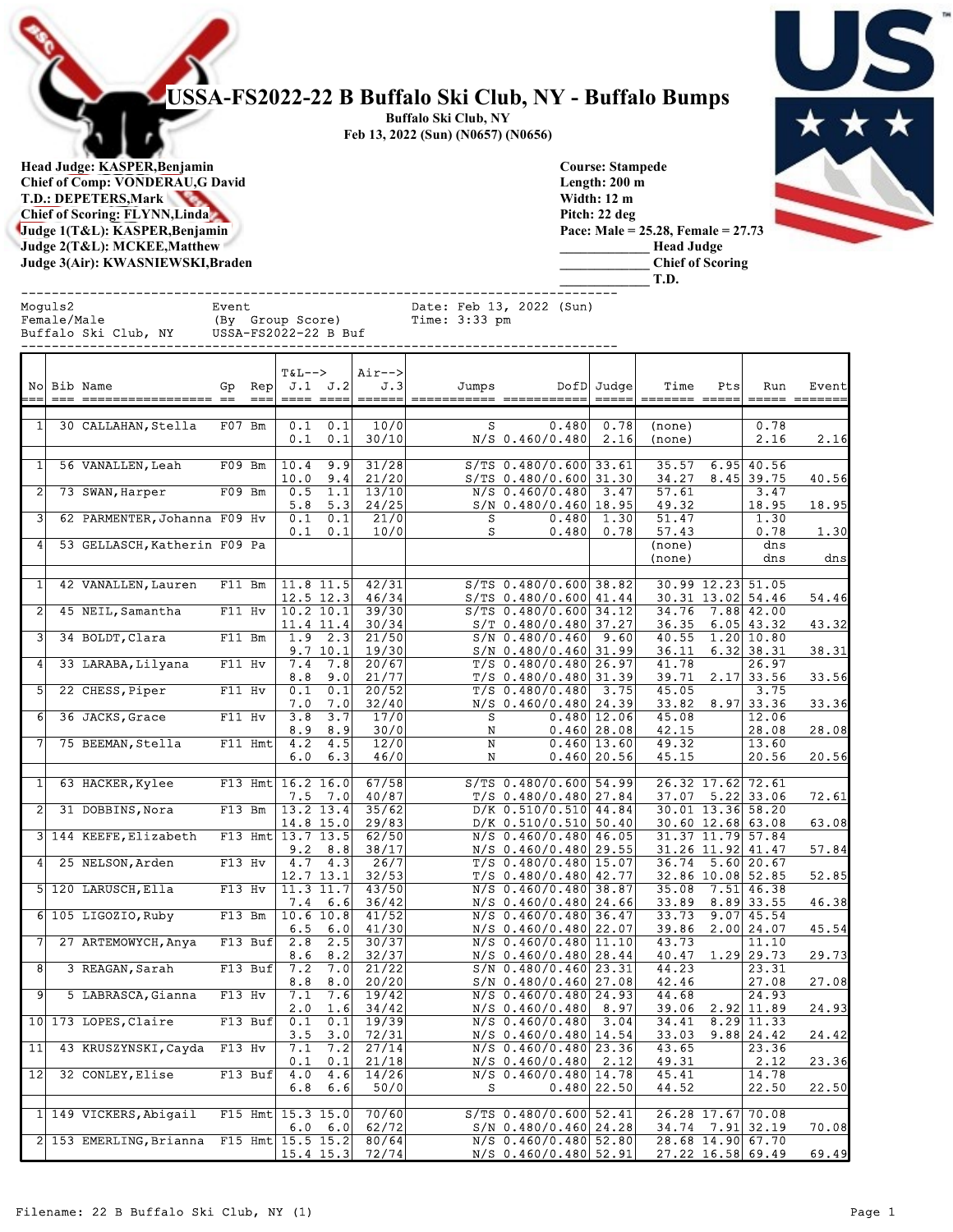Buffalo Ski Club, NY USSA-FS2022-22 B Buf

Moguls2 Event Date: Feb 13, 2022 (Sun) Female/Male (By Group Score) Time: 3:33 pm

| 3 172 WOODROW, Caitlin<br>F15 Hmt $14.8$ 15.0<br>57/63<br>$N/S$ 0.460/0.480 50.34<br>27.34 16.45 66.79<br>$6.4 \t6.2$<br>41/69<br>N/S 0.460/0.480 24.09<br>$39.08$ 2.90 26.99<br>66.79<br>4 117 ROSS, Grace<br>$12.6$ 13.0<br>51/24<br>$S/D$ 0.480/0.510 42.06<br>$30.67$ 12.60 54.66<br>F15 Bm<br>40/22<br>29.76 13.65 53.29<br>$12.0$ 12.4<br>$S/D$ 0.480/0.510 39.64<br>54.66<br>$\overline{5.9}$<br>62/40<br>$N/S$ 0.460/0.480 23.07<br>$39.29$ 2.65 25.72<br>5 155 DOMSTER, Sophia<br>$F15$ Buf<br>6.3<br>70/42<br>$11.6$ $11.9$<br>N/S 0.460/0.480 40.48<br>33.50<br>$9.34$ 49.82<br>49.82<br>$6 124$ BARONE, Ava<br>$F15$ Buf<br>0.1<br>0.1<br>30/30<br>$N/S$ 0.460/0.480<br>46.49<br>3.12<br>3.12<br>7.62<br>1.2<br>1.6<br>64/10<br>$N/S$ 0.460/0.480<br>7.62<br>45.95<br>7.62<br>7 146 CLARKE, Madison<br>$0.1 \quad 0.1$<br>0.30<br>$F15$ Buf<br>0.30 1:10.98<br>0.30 1:18.95<br>0.30<br>0.1<br>0.1<br>0.30<br>57/61<br>$N/S$ 0.460/0.480 42.89<br>1 166 KULA, Mackenzie<br>$12.5$ 12.4<br>$30.65$ 12.63 55.52<br>$F17$ Bm<br>69/40<br>$14.8$ 15.0<br>N/S 0.460/0.480 49.79<br>29.76 13.65 63.44<br>63.44<br>$2$   127 HANLEY, Anna<br>F17 Pa<br>$9.3$ 8.8<br>50/67<br>N/S 0.460/0.480 32.66<br>32.59 10.39 43.05<br>0.7<br>0.4<br>50/47<br>$N/S$ 0.460/0.480 6.20<br>$36.28$ 6.13 12.33<br>43.05<br>$2.4$ 2.2<br>12/0<br>0.360<br>7.33<br>7.33<br>$\mathbf{1}$<br>49 HOFFMANN, Noah<br>$M07$ Sev<br>N<br>47.94<br>$4.7$ 5.6<br>15.45<br>47.93<br>15.45<br>15.45<br>22/24<br>$5.53$ 37.53<br>$\mathbf{1}$<br>37 ADAMS, Theodore<br>9.9 10.3<br>$N/S$ 0.360/0.380 32.00<br>33.55<br>M09 Bm<br>$7.6$ 6.7<br>19/22<br>$S/N$ 0.380/0.360 22.96<br>33.37<br>$5.75$ 28.71<br>37.53<br>$\overline{2}$<br>4.6<br>26/17<br>$S/TS$ 0.380/0.500 15.63<br>32.82<br>$6.45$ 22.08<br>41 CHAPMAN, Mason<br>M09 Bm<br>4.6<br>6.0<br>21/20<br>N/S 0.360/0.380 20.11<br>34.42<br>4.43 24.54<br>6.4<br>24.54<br>3<br>35 OWEJAN, Benjamin<br>M09 Bm<br>7.4<br>7.1<br>26/21<br>$S/T$ 0.380/0.380 23.52<br>37.94<br>23.52<br>0.1<br>0.1<br>18/21<br>37.58<br>0.43 2.16<br>23.52<br>$S/N$ 0.380/0.360 1.73<br>3.5<br>3.9<br>25/0<br>0.360 12.00 <br>40.02<br>12.00<br>4<br>2 OLSEN, Ethan<br>$M09$ Hmt<br>N<br>18/31<br>1.86 16.55<br>4.2<br>4.4<br>$S/N$ 0.380/0.360 14.69<br>36.45<br>16.55<br>5<br>$3.3$ $3.8$<br>25/28<br>1 DOMSTER, Grant<br>$M09$ Buf<br>N/S 0.360/0.380 12.61<br>44.30<br>12.61<br>0.3<br>27/14<br>2.85<br>48.54<br>2.85<br>12.61<br>0.6<br>$N/S$ 0.360/0.380<br>24 RESPET, Gunnar<br>M09 Pa<br>1.9<br>1.8<br>12/20<br>$N/S$ 0.360/0.380<br>41.60<br>6.74<br>6<br>6.74<br>6.74<br>1.9<br>2.0<br>5.85<br>5.85<br>45.11<br>0.1<br>16/13<br>7<br>$M09$ Buf<br>0.1<br>$S/N$ 0.380/0.360<br>1.36<br>(none)<br>1.36<br>14 MARINO, Dakota<br>0.1<br>0.1<br>0.30<br>0.30<br>1.36<br>(none)<br>$\mathbf{1}$<br>71/58<br>S/TT 0.380/0.500 53.74<br>25.41 15.83 69.57<br>54 HACKER, Cayden<br>M11 Hmt $16.1$ 16.0<br>79/94<br>$3/S$ 0.650/0.380 59.85<br>25.80 15.34 75.19<br>75.19<br>$17.3$ 16.8<br>2<br>$12.2$ $12.3$<br>41/38<br>3/TS 0.650/0.500 41.31<br>28.41 12.03 53.34<br>19 CHAPMAN, Jackson<br>M11 Bm<br>$14.3$ 14.6<br>43/37<br>3/TS 0.650/0.500 47.99<br>28.16 12.35 60.34<br>60.34<br>3<br>M11 Hmt $14.2$ 14.3<br>62/42<br>$S/TS$ 0.380/0.500 47.20<br>28.40 12.05 59.25<br>21 BRIGGS, Curtis<br>$13.8$ 13.8<br>40/50<br>$T/S$ 0.380/0.380 44.82<br>29.16 11.08 55.90<br>59.25<br>M11 Hmt $ 10.6$ 9.8<br>70/49<br>$N/S$ 0.360/0.380 34.98<br>29.03 11.25 46.23<br>4<br>7 LINCOLN, Briggs<br>$14.1$ 13.8<br>42/62<br>N/S 0.360/0.380 45.71<br>29.09 11.17 56.88<br>56.88<br>5<br>48 SWAN, Cody<br>M11 Bm<br>$2.0 \quad 1.8$<br>41/78<br>$3/S$ 0.650/0.380 11.32<br>$32.12$ 7.34 18.66<br>62/30<br>56.39<br>$13.6$ $13.0$<br>S/TS 0.380/0.500 43.75<br>27.93 12.64 56.39<br>6<br>$5.0$ $3.8$<br>32/4<br>67 GRIMM, Brad<br>M11 Bm<br>$T/S$ 0.380/0.380 14.56<br>$30.86$ $8.93$ 23.49<br>56/36<br>$14.2$ 13.8<br>$T/S$ 0.380/0.380 45.48<br>29.67 10.44 55.92<br>55.92<br>$6.4 \quad 6.5$<br>29/57<br>$T/S$ 0.380/0.380 22.61<br>43.83<br>22.61<br>65 GRIMM, Alex<br>M11 Bm<br>34/82<br>$14.0$ 14.1<br>$3/S$ 0.650/0.380 47.47<br>$31.46$ 8.17 55.64<br>55.64<br>8<br>$31.16$ $8.55$ 53.93<br>59 ADAMS, Hudson<br>M11 Bm<br>$14.0$ $14.4$<br>22/39<br>$T/TS$ 0.380/0.500 45.38<br>$12.0$ 11.9 37/13<br>$30.39$ $9.53$ 47.57<br>53.93<br>$T/TTS$ 0.380/0.610 38.04<br>9<br>66 GRIMM, Colt<br>M11 Bm   12.8 12.4<br>42/59<br>$T/S$ 0.380/0.380 41.63<br>$32.14$ 7.31 48.94<br>$14.2$ 14.4<br>20/27<br>$S/D$ 0.380/0.410 44.76<br>31.80<br>$7.74$ 52.50<br>52.50<br>$0.22$ 18.59<br>10<br>10 BROWN, Cameron<br>M11 Buf 5.4 5.1<br>40/27<br>$S/X$ 0.380/0.410 18.37<br>37.74<br>$35.13$ $3.53$ $42.72$<br>$12.2$ 11.5<br>23/51<br>X/G 0.410/0.530 39.19<br>42.72<br>11<br>39 PARMENTER, Everett M11 Hv<br>$9.5$ $9.3$<br>22/64<br>T/S 0.380/0.380 31.46<br>29.81 10.26 41.72<br>$6.6$ $6.5$<br>3/68<br>3/S 0.650/0.380 22.42<br>33.49<br>5.60 28.02<br>41.72<br>$\overline{12}$<br>$0.1 \quad 0.1$<br>5/6<br>26 LARABA, Liam<br>M11 Hv<br>$D/S$ 0.410/0.380 0.72 1:16.29<br>0.72<br>10.8 10.8<br>20/27<br>N/S 0.360/0.380 34.14<br>34.55<br>$4.26$ 38.40<br>38.40<br>13<br>28 KANE, Bobby<br>7.3<br>7.0<br>30/80<br>32.81<br>$6.46$ 31.93<br>$M11$ Hmt<br>$S/N$ 0.380/0.360 25.47<br>20/87<br>S/N 0.380/0.360 29.69<br>34.35<br>$4.51$ 34.20<br>34.20<br>8.4<br>8.8<br>$\overline{14}$<br>29 HOFFMANN, Elijah<br>M11 Pa<br>7.1<br>41/32<br>N/S 0.360/0.380 23.23<br>43.60<br>23.23<br>6.6<br>23.23<br>2.0<br>2.3<br>51/23<br>N/S 0.360/0.380 9.15<br>49.83<br>9.15<br>15<br>52 SCHULZ, Cullen<br>0.1<br>0.1<br>29/0<br>1.34<br>M11 Bm<br>$0.360$ 1.34<br>Ν<br>(none)<br>6.9<br>6.5<br>21/0<br>0.360 20.85<br>36.96<br>$1.21$ 22.06<br>22.06<br>N<br>43/0<br>s<br>0.380  1.93 <br>16<br>50 HAMISTER, Michael<br>M11 Hmt<br>0.1<br>0.1<br>42.12<br>1.93<br>21/52<br>$T/S$ 0.380/0.380 15.51<br>$33.28$ 5.87 21.38<br>21.38<br>4.5<br>4.0<br>17<br>20 DELUKE, Anthony<br>M11 Hmt<br>dns<br>dns dns<br>dns<br>dns<br>dns<br>1 115 EDWARDS, Christoph M13 Hv<br>42/59<br>$3/3p$ 0.650/0.680 41.69<br>$11.9$ $11.4$<br>23.50 18.25 59.94<br>62/77<br>3/3p 0.650/0.680 57.56<br>23.14 18.70 76.26<br>76.26<br>16.0 16.2<br>$\overline{c}$<br> 16.0 16.0 <br>$3/3p$ 0.650/0.680 56.79<br>47 CANZANO, Gavin<br>M13 Bm<br>60/72<br>26.97 13.86 70.65<br>72/86<br>3/3p 0.650/0.680 57.02<br>$15.3$ 15.7<br>25.82 15.31 72.33<br>72.33<br>3 118 SHEEHY, Neven<br>$15.7$ $15.4$<br>61/82<br>3/3p 0.650/0.680 56.18<br>M13 Hv<br>26.30 14.70 70.88<br>60/72<br>$15.0$ 15.2<br>3/3p 0.650/0.680 54.09<br>25.74 15.41 69.50<br>70.88<br>M13 Pa $ 13.6 13.2 $<br>50/43<br>3/TS 0.650/0.500 45.60<br>27.22 13.54 59.14<br>4 114 BOSSOLA, Nicco<br>$15.6$ 15.1<br>$3/S$ 0.650/0.380 53.08<br>25.15 16.16 69.24 | === | No Bib Name | $\mathsf{Rep}\hspace{.01in} \hspace{.01in}$<br>Gp<br>$=$ $=$ $=$ $\pm$ | $T&L-->$ | $\texttt{J.1} \quad \texttt{J.2}$<br>$=$ === $=$ === | $Air--$<br>J.3 | Jumps | DofD Judge<br>$=$ $=$ $=$ $=$ | Time<br>======= ===== | Pts | Run<br>$\qquad \qquad \doteq \qquad \qquad \doteq \qquad \qquad$ | Event<br>======= |  |
|---------------------------------------------------------------------------------------------------------------------------------------------------------------------------------------------------------------------------------------------------------------------------------------------------------------------------------------------------------------------------------------------------------------------------------------------------------------------------------------------------------------------------------------------------------------------------------------------------------------------------------------------------------------------------------------------------------------------------------------------------------------------------------------------------------------------------------------------------------------------------------------------------------------------------------------------------------------------------------------------------------------------------------------------------------------------------------------------------------------------------------------------------------------------------------------------------------------------------------------------------------------------------------------------------------------------------------------------------------------------------------------------------------------------------------------------------------------------------------------------------------------------------------------------------------------------------------------------------------------------------------------------------------------------------------------------------------------------------------------------------------------------------------------------------------------------------------------------------------------------------------------------------------------------------------------------------------------------------------------------------------------------------------------------------------------------------------------------------------------------------------------------------------------------------------------------------------------------------------------------------------------------------------------------------------------------------------------------------------------------------------------------------------------------------------------------------------------------------------------------------------------------------------------------------------------------------------------------------------------------------------------------------------------------------------------------------------------------------------------------------------------------------------------------------------------------------------------------------------------------------------------------------------------------------------------------------------------------------------------------------------------------------------------------------------------------------------------------------------------------------------------------------------------------------------------------------------------------------------------------------------------------------------------------------------------------------------------------------------------------------------------------------------------------------------------------------------------------------------------------------------------------------------------------------------------------------------------------------------------------------------------------------------------------------------------------------------------------------------------------------------------------------------------------------------------------------------------------------------------------------------------------------------------------------------------------------------------------------------------------------------------------------------------------------------------------------------------------------------------------------------------------------------------------------------------------------------------------------------------------------------------------------------------------------------------------------------------------------------------------------------------------------------------------------------------------------------------------------------------------------------------------------------------------------------------------------------------------------------------------------------------------------------------------------------------------------------------------------------------------------------------------------------------------------------------------------------------------------------------------------------------------------------------------------------------------------------------------------------------------------------------------------------------------------------------------------------------------------------------------------------------------------------------------------------------------------------------------------------------------------------------------------------------------------------------------------------------------------------------------------------------------------------------------------------------------------------------------------------------------------------------------------------------------------------------------------------------------------------------------------------------------------------------------------------------------------------------------------------------------------------------------------------------------------------------------------------------------------------------------------------------------------------------------------------------------------------------------------------------------------------------------------------------------------------------------------------------------------------------------------------------------------------------------------------------------------------------------------------------------------------------------------------------------------------------------------------------------------------------------------------------------------------------------------------------------------------------------------------------------------------------------------------------------------------------------------------------------------------------------------------------------------------------------------------------------------------------------------------------------------------------------------------------------------|-----|-------------|------------------------------------------------------------------------|----------|------------------------------------------------------|----------------|-------|-------------------------------|-----------------------|-----|------------------------------------------------------------------|------------------|--|
|                                                                                                                                                                                                                                                                                                                                                                                                                                                                                                                                                                                                                                                                                                                                                                                                                                                                                                                                                                                                                                                                                                                                                                                                                                                                                                                                                                                                                                                                                                                                                                                                                                                                                                                                                                                                                                                                                                                                                                                                                                                                                                                                                                                                                                                                                                                                                                                                                                                                                                                                                                                                                                                                                                                                                                                                                                                                                                                                                                                                                                                                                                                                                                                                                                                                                                                                                                                                                                                                                                                                                                                                                                                                                                                                                                                                                                                                                                                                                                                                                                                                                                                                                                                                                                                                                                                                                                                                                                                                                                                                                                                                                                                                                                                                                                                                                                                                                                                                                                                                                                                                                                                                                                                                                                                                                                                                                                                                                                                                                                                                                                                                                                                                                                                                                                                                                                                                                                                                                                                                                                                                                                                                                                                                                                                                                                                                                                                                                                                                                                                                                                                                                                                                                                                                                                                                   |     |             |                                                                        |          |                                                      |                |       |                               |                       |     |                                                                  |                  |  |
|                                                                                                                                                                                                                                                                                                                                                                                                                                                                                                                                                                                                                                                                                                                                                                                                                                                                                                                                                                                                                                                                                                                                                                                                                                                                                                                                                                                                                                                                                                                                                                                                                                                                                                                                                                                                                                                                                                                                                                                                                                                                                                                                                                                                                                                                                                                                                                                                                                                                                                                                                                                                                                                                                                                                                                                                                                                                                                                                                                                                                                                                                                                                                                                                                                                                                                                                                                                                                                                                                                                                                                                                                                                                                                                                                                                                                                                                                                                                                                                                                                                                                                                                                                                                                                                                                                                                                                                                                                                                                                                                                                                                                                                                                                                                                                                                                                                                                                                                                                                                                                                                                                                                                                                                                                                                                                                                                                                                                                                                                                                                                                                                                                                                                                                                                                                                                                                                                                                                                                                                                                                                                                                                                                                                                                                                                                                                                                                                                                                                                                                                                                                                                                                                                                                                                                                                   |     |             |                                                                        |          |                                                      |                |       |                               |                       |     |                                                                  |                  |  |
|                                                                                                                                                                                                                                                                                                                                                                                                                                                                                                                                                                                                                                                                                                                                                                                                                                                                                                                                                                                                                                                                                                                                                                                                                                                                                                                                                                                                                                                                                                                                                                                                                                                                                                                                                                                                                                                                                                                                                                                                                                                                                                                                                                                                                                                                                                                                                                                                                                                                                                                                                                                                                                                                                                                                                                                                                                                                                                                                                                                                                                                                                                                                                                                                                                                                                                                                                                                                                                                                                                                                                                                                                                                                                                                                                                                                                                                                                                                                                                                                                                                                                                                                                                                                                                                                                                                                                                                                                                                                                                                                                                                                                                                                                                                                                                                                                                                                                                                                                                                                                                                                                                                                                                                                                                                                                                                                                                                                                                                                                                                                                                                                                                                                                                                                                                                                                                                                                                                                                                                                                                                                                                                                                                                                                                                                                                                                                                                                                                                                                                                                                                                                                                                                                                                                                                                                   |     |             |                                                                        |          |                                                      |                |       |                               |                       |     |                                                                  |                  |  |
|                                                                                                                                                                                                                                                                                                                                                                                                                                                                                                                                                                                                                                                                                                                                                                                                                                                                                                                                                                                                                                                                                                                                                                                                                                                                                                                                                                                                                                                                                                                                                                                                                                                                                                                                                                                                                                                                                                                                                                                                                                                                                                                                                                                                                                                                                                                                                                                                                                                                                                                                                                                                                                                                                                                                                                                                                                                                                                                                                                                                                                                                                                                                                                                                                                                                                                                                                                                                                                                                                                                                                                                                                                                                                                                                                                                                                                                                                                                                                                                                                                                                                                                                                                                                                                                                                                                                                                                                                                                                                                                                                                                                                                                                                                                                                                                                                                                                                                                                                                                                                                                                                                                                                                                                                                                                                                                                                                                                                                                                                                                                                                                                                                                                                                                                                                                                                                                                                                                                                                                                                                                                                                                                                                                                                                                                                                                                                                                                                                                                                                                                                                                                                                                                                                                                                                                                   |     |             |                                                                        |          |                                                      |                |       |                               |                       |     |                                                                  |                  |  |
|                                                                                                                                                                                                                                                                                                                                                                                                                                                                                                                                                                                                                                                                                                                                                                                                                                                                                                                                                                                                                                                                                                                                                                                                                                                                                                                                                                                                                                                                                                                                                                                                                                                                                                                                                                                                                                                                                                                                                                                                                                                                                                                                                                                                                                                                                                                                                                                                                                                                                                                                                                                                                                                                                                                                                                                                                                                                                                                                                                                                                                                                                                                                                                                                                                                                                                                                                                                                                                                                                                                                                                                                                                                                                                                                                                                                                                                                                                                                                                                                                                                                                                                                                                                                                                                                                                                                                                                                                                                                                                                                                                                                                                                                                                                                                                                                                                                                                                                                                                                                                                                                                                                                                                                                                                                                                                                                                                                                                                                                                                                                                                                                                                                                                                                                                                                                                                                                                                                                                                                                                                                                                                                                                                                                                                                                                                                                                                                                                                                                                                                                                                                                                                                                                                                                                                                                   |     |             |                                                                        |          |                                                      |                |       |                               |                       |     |                                                                  |                  |  |
|                                                                                                                                                                                                                                                                                                                                                                                                                                                                                                                                                                                                                                                                                                                                                                                                                                                                                                                                                                                                                                                                                                                                                                                                                                                                                                                                                                                                                                                                                                                                                                                                                                                                                                                                                                                                                                                                                                                                                                                                                                                                                                                                                                                                                                                                                                                                                                                                                                                                                                                                                                                                                                                                                                                                                                                                                                                                                                                                                                                                                                                                                                                                                                                                                                                                                                                                                                                                                                                                                                                                                                                                                                                                                                                                                                                                                                                                                                                                                                                                                                                                                                                                                                                                                                                                                                                                                                                                                                                                                                                                                                                                                                                                                                                                                                                                                                                                                                                                                                                                                                                                                                                                                                                                                                                                                                                                                                                                                                                                                                                                                                                                                                                                                                                                                                                                                                                                                                                                                                                                                                                                                                                                                                                                                                                                                                                                                                                                                                                                                                                                                                                                                                                                                                                                                                                                   |     |             |                                                                        |          |                                                      |                |       |                               |                       |     |                                                                  |                  |  |
|                                                                                                                                                                                                                                                                                                                                                                                                                                                                                                                                                                                                                                                                                                                                                                                                                                                                                                                                                                                                                                                                                                                                                                                                                                                                                                                                                                                                                                                                                                                                                                                                                                                                                                                                                                                                                                                                                                                                                                                                                                                                                                                                                                                                                                                                                                                                                                                                                                                                                                                                                                                                                                                                                                                                                                                                                                                                                                                                                                                                                                                                                                                                                                                                                                                                                                                                                                                                                                                                                                                                                                                                                                                                                                                                                                                                                                                                                                                                                                                                                                                                                                                                                                                                                                                                                                                                                                                                                                                                                                                                                                                                                                                                                                                                                                                                                                                                                                                                                                                                                                                                                                                                                                                                                                                                                                                                                                                                                                                                                                                                                                                                                                                                                                                                                                                                                                                                                                                                                                                                                                                                                                                                                                                                                                                                                                                                                                                                                                                                                                                                                                                                                                                                                                                                                                                                   |     |             |                                                                        |          |                                                      |                |       |                               |                       |     |                                                                  |                  |  |
|                                                                                                                                                                                                                                                                                                                                                                                                                                                                                                                                                                                                                                                                                                                                                                                                                                                                                                                                                                                                                                                                                                                                                                                                                                                                                                                                                                                                                                                                                                                                                                                                                                                                                                                                                                                                                                                                                                                                                                                                                                                                                                                                                                                                                                                                                                                                                                                                                                                                                                                                                                                                                                                                                                                                                                                                                                                                                                                                                                                                                                                                                                                                                                                                                                                                                                                                                                                                                                                                                                                                                                                                                                                                                                                                                                                                                                                                                                                                                                                                                                                                                                                                                                                                                                                                                                                                                                                                                                                                                                                                                                                                                                                                                                                                                                                                                                                                                                                                                                                                                                                                                                                                                                                                                                                                                                                                                                                                                                                                                                                                                                                                                                                                                                                                                                                                                                                                                                                                                                                                                                                                                                                                                                                                                                                                                                                                                                                                                                                                                                                                                                                                                                                                                                                                                                                                   |     |             |                                                                        |          |                                                      |                |       |                               |                       |     |                                                                  |                  |  |
|                                                                                                                                                                                                                                                                                                                                                                                                                                                                                                                                                                                                                                                                                                                                                                                                                                                                                                                                                                                                                                                                                                                                                                                                                                                                                                                                                                                                                                                                                                                                                                                                                                                                                                                                                                                                                                                                                                                                                                                                                                                                                                                                                                                                                                                                                                                                                                                                                                                                                                                                                                                                                                                                                                                                                                                                                                                                                                                                                                                                                                                                                                                                                                                                                                                                                                                                                                                                                                                                                                                                                                                                                                                                                                                                                                                                                                                                                                                                                                                                                                                                                                                                                                                                                                                                                                                                                                                                                                                                                                                                                                                                                                                                                                                                                                                                                                                                                                                                                                                                                                                                                                                                                                                                                                                                                                                                                                                                                                                                                                                                                                                                                                                                                                                                                                                                                                                                                                                                                                                                                                                                                                                                                                                                                                                                                                                                                                                                                                                                                                                                                                                                                                                                                                                                                                                                   |     |             |                                                                        |          |                                                      |                |       |                               |                       |     |                                                                  |                  |  |
|                                                                                                                                                                                                                                                                                                                                                                                                                                                                                                                                                                                                                                                                                                                                                                                                                                                                                                                                                                                                                                                                                                                                                                                                                                                                                                                                                                                                                                                                                                                                                                                                                                                                                                                                                                                                                                                                                                                                                                                                                                                                                                                                                                                                                                                                                                                                                                                                                                                                                                                                                                                                                                                                                                                                                                                                                                                                                                                                                                                                                                                                                                                                                                                                                                                                                                                                                                                                                                                                                                                                                                                                                                                                                                                                                                                                                                                                                                                                                                                                                                                                                                                                                                                                                                                                                                                                                                                                                                                                                                                                                                                                                                                                                                                                                                                                                                                                                                                                                                                                                                                                                                                                                                                                                                                                                                                                                                                                                                                                                                                                                                                                                                                                                                                                                                                                                                                                                                                                                                                                                                                                                                                                                                                                                                                                                                                                                                                                                                                                                                                                                                                                                                                                                                                                                                                                   |     |             |                                                                        |          |                                                      |                |       |                               |                       |     |                                                                  |                  |  |
|                                                                                                                                                                                                                                                                                                                                                                                                                                                                                                                                                                                                                                                                                                                                                                                                                                                                                                                                                                                                                                                                                                                                                                                                                                                                                                                                                                                                                                                                                                                                                                                                                                                                                                                                                                                                                                                                                                                                                                                                                                                                                                                                                                                                                                                                                                                                                                                                                                                                                                                                                                                                                                                                                                                                                                                                                                                                                                                                                                                                                                                                                                                                                                                                                                                                                                                                                                                                                                                                                                                                                                                                                                                                                                                                                                                                                                                                                                                                                                                                                                                                                                                                                                                                                                                                                                                                                                                                                                                                                                                                                                                                                                                                                                                                                                                                                                                                                                                                                                                                                                                                                                                                                                                                                                                                                                                                                                                                                                                                                                                                                                                                                                                                                                                                                                                                                                                                                                                                                                                                                                                                                                                                                                                                                                                                                                                                                                                                                                                                                                                                                                                                                                                                                                                                                                                                   |     |             |                                                                        |          |                                                      |                |       |                               |                       |     |                                                                  |                  |  |
|                                                                                                                                                                                                                                                                                                                                                                                                                                                                                                                                                                                                                                                                                                                                                                                                                                                                                                                                                                                                                                                                                                                                                                                                                                                                                                                                                                                                                                                                                                                                                                                                                                                                                                                                                                                                                                                                                                                                                                                                                                                                                                                                                                                                                                                                                                                                                                                                                                                                                                                                                                                                                                                                                                                                                                                                                                                                                                                                                                                                                                                                                                                                                                                                                                                                                                                                                                                                                                                                                                                                                                                                                                                                                                                                                                                                                                                                                                                                                                                                                                                                                                                                                                                                                                                                                                                                                                                                                                                                                                                                                                                                                                                                                                                                                                                                                                                                                                                                                                                                                                                                                                                                                                                                                                                                                                                                                                                                                                                                                                                                                                                                                                                                                                                                                                                                                                                                                                                                                                                                                                                                                                                                                                                                                                                                                                                                                                                                                                                                                                                                                                                                                                                                                                                                                                                                   |     |             |                                                                        |          |                                                      |                |       |                               |                       |     |                                                                  |                  |  |
|                                                                                                                                                                                                                                                                                                                                                                                                                                                                                                                                                                                                                                                                                                                                                                                                                                                                                                                                                                                                                                                                                                                                                                                                                                                                                                                                                                                                                                                                                                                                                                                                                                                                                                                                                                                                                                                                                                                                                                                                                                                                                                                                                                                                                                                                                                                                                                                                                                                                                                                                                                                                                                                                                                                                                                                                                                                                                                                                                                                                                                                                                                                                                                                                                                                                                                                                                                                                                                                                                                                                                                                                                                                                                                                                                                                                                                                                                                                                                                                                                                                                                                                                                                                                                                                                                                                                                                                                                                                                                                                                                                                                                                                                                                                                                                                                                                                                                                                                                                                                                                                                                                                                                                                                                                                                                                                                                                                                                                                                                                                                                                                                                                                                                                                                                                                                                                                                                                                                                                                                                                                                                                                                                                                                                                                                                                                                                                                                                                                                                                                                                                                                                                                                                                                                                                                                   |     |             |                                                                        |          |                                                      |                |       |                               |                       |     |                                                                  |                  |  |
|                                                                                                                                                                                                                                                                                                                                                                                                                                                                                                                                                                                                                                                                                                                                                                                                                                                                                                                                                                                                                                                                                                                                                                                                                                                                                                                                                                                                                                                                                                                                                                                                                                                                                                                                                                                                                                                                                                                                                                                                                                                                                                                                                                                                                                                                                                                                                                                                                                                                                                                                                                                                                                                                                                                                                                                                                                                                                                                                                                                                                                                                                                                                                                                                                                                                                                                                                                                                                                                                                                                                                                                                                                                                                                                                                                                                                                                                                                                                                                                                                                                                                                                                                                                                                                                                                                                                                                                                                                                                                                                                                                                                                                                                                                                                                                                                                                                                                                                                                                                                                                                                                                                                                                                                                                                                                                                                                                                                                                                                                                                                                                                                                                                                                                                                                                                                                                                                                                                                                                                                                                                                                                                                                                                                                                                                                                                                                                                                                                                                                                                                                                                                                                                                                                                                                                                                   |     |             |                                                                        |          |                                                      |                |       |                               |                       |     |                                                                  |                  |  |
|                                                                                                                                                                                                                                                                                                                                                                                                                                                                                                                                                                                                                                                                                                                                                                                                                                                                                                                                                                                                                                                                                                                                                                                                                                                                                                                                                                                                                                                                                                                                                                                                                                                                                                                                                                                                                                                                                                                                                                                                                                                                                                                                                                                                                                                                                                                                                                                                                                                                                                                                                                                                                                                                                                                                                                                                                                                                                                                                                                                                                                                                                                                                                                                                                                                                                                                                                                                                                                                                                                                                                                                                                                                                                                                                                                                                                                                                                                                                                                                                                                                                                                                                                                                                                                                                                                                                                                                                                                                                                                                                                                                                                                                                                                                                                                                                                                                                                                                                                                                                                                                                                                                                                                                                                                                                                                                                                                                                                                                                                                                                                                                                                                                                                                                                                                                                                                                                                                                                                                                                                                                                                                                                                                                                                                                                                                                                                                                                                                                                                                                                                                                                                                                                                                                                                                                                   |     |             |                                                                        |          |                                                      |                |       |                               |                       |     |                                                                  |                  |  |
|                                                                                                                                                                                                                                                                                                                                                                                                                                                                                                                                                                                                                                                                                                                                                                                                                                                                                                                                                                                                                                                                                                                                                                                                                                                                                                                                                                                                                                                                                                                                                                                                                                                                                                                                                                                                                                                                                                                                                                                                                                                                                                                                                                                                                                                                                                                                                                                                                                                                                                                                                                                                                                                                                                                                                                                                                                                                                                                                                                                                                                                                                                                                                                                                                                                                                                                                                                                                                                                                                                                                                                                                                                                                                                                                                                                                                                                                                                                                                                                                                                                                                                                                                                                                                                                                                                                                                                                                                                                                                                                                                                                                                                                                                                                                                                                                                                                                                                                                                                                                                                                                                                                                                                                                                                                                                                                                                                                                                                                                                                                                                                                                                                                                                                                                                                                                                                                                                                                                                                                                                                                                                                                                                                                                                                                                                                                                                                                                                                                                                                                                                                                                                                                                                                                                                                                                   |     |             |                                                                        |          |                                                      |                |       |                               |                       |     |                                                                  |                  |  |
|                                                                                                                                                                                                                                                                                                                                                                                                                                                                                                                                                                                                                                                                                                                                                                                                                                                                                                                                                                                                                                                                                                                                                                                                                                                                                                                                                                                                                                                                                                                                                                                                                                                                                                                                                                                                                                                                                                                                                                                                                                                                                                                                                                                                                                                                                                                                                                                                                                                                                                                                                                                                                                                                                                                                                                                                                                                                                                                                                                                                                                                                                                                                                                                                                                                                                                                                                                                                                                                                                                                                                                                                                                                                                                                                                                                                                                                                                                                                                                                                                                                                                                                                                                                                                                                                                                                                                                                                                                                                                                                                                                                                                                                                                                                                                                                                                                                                                                                                                                                                                                                                                                                                                                                                                                                                                                                                                                                                                                                                                                                                                                                                                                                                                                                                                                                                                                                                                                                                                                                                                                                                                                                                                                                                                                                                                                                                                                                                                                                                                                                                                                                                                                                                                                                                                                                                   |     |             |                                                                        |          |                                                      |                |       |                               |                       |     |                                                                  |                  |  |
|                                                                                                                                                                                                                                                                                                                                                                                                                                                                                                                                                                                                                                                                                                                                                                                                                                                                                                                                                                                                                                                                                                                                                                                                                                                                                                                                                                                                                                                                                                                                                                                                                                                                                                                                                                                                                                                                                                                                                                                                                                                                                                                                                                                                                                                                                                                                                                                                                                                                                                                                                                                                                                                                                                                                                                                                                                                                                                                                                                                                                                                                                                                                                                                                                                                                                                                                                                                                                                                                                                                                                                                                                                                                                                                                                                                                                                                                                                                                                                                                                                                                                                                                                                                                                                                                                                                                                                                                                                                                                                                                                                                                                                                                                                                                                                                                                                                                                                                                                                                                                                                                                                                                                                                                                                                                                                                                                                                                                                                                                                                                                                                                                                                                                                                                                                                                                                                                                                                                                                                                                                                                                                                                                                                                                                                                                                                                                                                                                                                                                                                                                                                                                                                                                                                                                                                                   |     |             |                                                                        |          |                                                      |                |       |                               |                       |     |                                                                  |                  |  |
|                                                                                                                                                                                                                                                                                                                                                                                                                                                                                                                                                                                                                                                                                                                                                                                                                                                                                                                                                                                                                                                                                                                                                                                                                                                                                                                                                                                                                                                                                                                                                                                                                                                                                                                                                                                                                                                                                                                                                                                                                                                                                                                                                                                                                                                                                                                                                                                                                                                                                                                                                                                                                                                                                                                                                                                                                                                                                                                                                                                                                                                                                                                                                                                                                                                                                                                                                                                                                                                                                                                                                                                                                                                                                                                                                                                                                                                                                                                                                                                                                                                                                                                                                                                                                                                                                                                                                                                                                                                                                                                                                                                                                                                                                                                                                                                                                                                                                                                                                                                                                                                                                                                                                                                                                                                                                                                                                                                                                                                                                                                                                                                                                                                                                                                                                                                                                                                                                                                                                                                                                                                                                                                                                                                                                                                                                                                                                                                                                                                                                                                                                                                                                                                                                                                                                                                                   |     |             |                                                                        |          |                                                      |                |       |                               |                       |     |                                                                  |                  |  |
|                                                                                                                                                                                                                                                                                                                                                                                                                                                                                                                                                                                                                                                                                                                                                                                                                                                                                                                                                                                                                                                                                                                                                                                                                                                                                                                                                                                                                                                                                                                                                                                                                                                                                                                                                                                                                                                                                                                                                                                                                                                                                                                                                                                                                                                                                                                                                                                                                                                                                                                                                                                                                                                                                                                                                                                                                                                                                                                                                                                                                                                                                                                                                                                                                                                                                                                                                                                                                                                                                                                                                                                                                                                                                                                                                                                                                                                                                                                                                                                                                                                                                                                                                                                                                                                                                                                                                                                                                                                                                                                                                                                                                                                                                                                                                                                                                                                                                                                                                                                                                                                                                                                                                                                                                                                                                                                                                                                                                                                                                                                                                                                                                                                                                                                                                                                                                                                                                                                                                                                                                                                                                                                                                                                                                                                                                                                                                                                                                                                                                                                                                                                                                                                                                                                                                                                                   |     |             |                                                                        |          |                                                      |                |       |                               |                       |     |                                                                  |                  |  |
|                                                                                                                                                                                                                                                                                                                                                                                                                                                                                                                                                                                                                                                                                                                                                                                                                                                                                                                                                                                                                                                                                                                                                                                                                                                                                                                                                                                                                                                                                                                                                                                                                                                                                                                                                                                                                                                                                                                                                                                                                                                                                                                                                                                                                                                                                                                                                                                                                                                                                                                                                                                                                                                                                                                                                                                                                                                                                                                                                                                                                                                                                                                                                                                                                                                                                                                                                                                                                                                                                                                                                                                                                                                                                                                                                                                                                                                                                                                                                                                                                                                                                                                                                                                                                                                                                                                                                                                                                                                                                                                                                                                                                                                                                                                                                                                                                                                                                                                                                                                                                                                                                                                                                                                                                                                                                                                                                                                                                                                                                                                                                                                                                                                                                                                                                                                                                                                                                                                                                                                                                                                                                                                                                                                                                                                                                                                                                                                                                                                                                                                                                                                                                                                                                                                                                                                                   |     |             |                                                                        |          |                                                      |                |       |                               |                       |     |                                                                  |                  |  |
|                                                                                                                                                                                                                                                                                                                                                                                                                                                                                                                                                                                                                                                                                                                                                                                                                                                                                                                                                                                                                                                                                                                                                                                                                                                                                                                                                                                                                                                                                                                                                                                                                                                                                                                                                                                                                                                                                                                                                                                                                                                                                                                                                                                                                                                                                                                                                                                                                                                                                                                                                                                                                                                                                                                                                                                                                                                                                                                                                                                                                                                                                                                                                                                                                                                                                                                                                                                                                                                                                                                                                                                                                                                                                                                                                                                                                                                                                                                                                                                                                                                                                                                                                                                                                                                                                                                                                                                                                                                                                                                                                                                                                                                                                                                                                                                                                                                                                                                                                                                                                                                                                                                                                                                                                                                                                                                                                                                                                                                                                                                                                                                                                                                                                                                                                                                                                                                                                                                                                                                                                                                                                                                                                                                                                                                                                                                                                                                                                                                                                                                                                                                                                                                                                                                                                                                                   |     |             |                                                                        |          |                                                      |                |       |                               |                       |     |                                                                  |                  |  |
|                                                                                                                                                                                                                                                                                                                                                                                                                                                                                                                                                                                                                                                                                                                                                                                                                                                                                                                                                                                                                                                                                                                                                                                                                                                                                                                                                                                                                                                                                                                                                                                                                                                                                                                                                                                                                                                                                                                                                                                                                                                                                                                                                                                                                                                                                                                                                                                                                                                                                                                                                                                                                                                                                                                                                                                                                                                                                                                                                                                                                                                                                                                                                                                                                                                                                                                                                                                                                                                                                                                                                                                                                                                                                                                                                                                                                                                                                                                                                                                                                                                                                                                                                                                                                                                                                                                                                                                                                                                                                                                                                                                                                                                                                                                                                                                                                                                                                                                                                                                                                                                                                                                                                                                                                                                                                                                                                                                                                                                                                                                                                                                                                                                                                                                                                                                                                                                                                                                                                                                                                                                                                                                                                                                                                                                                                                                                                                                                                                                                                                                                                                                                                                                                                                                                                                                                   |     |             |                                                                        |          |                                                      |                |       |                               |                       |     |                                                                  |                  |  |
|                                                                                                                                                                                                                                                                                                                                                                                                                                                                                                                                                                                                                                                                                                                                                                                                                                                                                                                                                                                                                                                                                                                                                                                                                                                                                                                                                                                                                                                                                                                                                                                                                                                                                                                                                                                                                                                                                                                                                                                                                                                                                                                                                                                                                                                                                                                                                                                                                                                                                                                                                                                                                                                                                                                                                                                                                                                                                                                                                                                                                                                                                                                                                                                                                                                                                                                                                                                                                                                                                                                                                                                                                                                                                                                                                                                                                                                                                                                                                                                                                                                                                                                                                                                                                                                                                                                                                                                                                                                                                                                                                                                                                                                                                                                                                                                                                                                                                                                                                                                                                                                                                                                                                                                                                                                                                                                                                                                                                                                                                                                                                                                                                                                                                                                                                                                                                                                                                                                                                                                                                                                                                                                                                                                                                                                                                                                                                                                                                                                                                                                                                                                                                                                                                                                                                                                                   |     |             |                                                                        |          |                                                      |                |       |                               |                       |     |                                                                  |                  |  |
|                                                                                                                                                                                                                                                                                                                                                                                                                                                                                                                                                                                                                                                                                                                                                                                                                                                                                                                                                                                                                                                                                                                                                                                                                                                                                                                                                                                                                                                                                                                                                                                                                                                                                                                                                                                                                                                                                                                                                                                                                                                                                                                                                                                                                                                                                                                                                                                                                                                                                                                                                                                                                                                                                                                                                                                                                                                                                                                                                                                                                                                                                                                                                                                                                                                                                                                                                                                                                                                                                                                                                                                                                                                                                                                                                                                                                                                                                                                                                                                                                                                                                                                                                                                                                                                                                                                                                                                                                                                                                                                                                                                                                                                                                                                                                                                                                                                                                                                                                                                                                                                                                                                                                                                                                                                                                                                                                                                                                                                                                                                                                                                                                                                                                                                                                                                                                                                                                                                                                                                                                                                                                                                                                                                                                                                                                                                                                                                                                                                                                                                                                                                                                                                                                                                                                                                                   |     |             |                                                                        |          |                                                      |                |       |                               |                       |     |                                                                  |                  |  |
|                                                                                                                                                                                                                                                                                                                                                                                                                                                                                                                                                                                                                                                                                                                                                                                                                                                                                                                                                                                                                                                                                                                                                                                                                                                                                                                                                                                                                                                                                                                                                                                                                                                                                                                                                                                                                                                                                                                                                                                                                                                                                                                                                                                                                                                                                                                                                                                                                                                                                                                                                                                                                                                                                                                                                                                                                                                                                                                                                                                                                                                                                                                                                                                                                                                                                                                                                                                                                                                                                                                                                                                                                                                                                                                                                                                                                                                                                                                                                                                                                                                                                                                                                                                                                                                                                                                                                                                                                                                                                                                                                                                                                                                                                                                                                                                                                                                                                                                                                                                                                                                                                                                                                                                                                                                                                                                                                                                                                                                                                                                                                                                                                                                                                                                                                                                                                                                                                                                                                                                                                                                                                                                                                                                                                                                                                                                                                                                                                                                                                                                                                                                                                                                                                                                                                                                                   |     |             |                                                                        |          |                                                      |                |       |                               |                       |     |                                                                  |                  |  |
|                                                                                                                                                                                                                                                                                                                                                                                                                                                                                                                                                                                                                                                                                                                                                                                                                                                                                                                                                                                                                                                                                                                                                                                                                                                                                                                                                                                                                                                                                                                                                                                                                                                                                                                                                                                                                                                                                                                                                                                                                                                                                                                                                                                                                                                                                                                                                                                                                                                                                                                                                                                                                                                                                                                                                                                                                                                                                                                                                                                                                                                                                                                                                                                                                                                                                                                                                                                                                                                                                                                                                                                                                                                                                                                                                                                                                                                                                                                                                                                                                                                                                                                                                                                                                                                                                                                                                                                                                                                                                                                                                                                                                                                                                                                                                                                                                                                                                                                                                                                                                                                                                                                                                                                                                                                                                                                                                                                                                                                                                                                                                                                                                                                                                                                                                                                                                                                                                                                                                                                                                                                                                                                                                                                                                                                                                                                                                                                                                                                                                                                                                                                                                                                                                                                                                                                                   |     |             |                                                                        |          |                                                      |                |       |                               |                       |     |                                                                  |                  |  |
|                                                                                                                                                                                                                                                                                                                                                                                                                                                                                                                                                                                                                                                                                                                                                                                                                                                                                                                                                                                                                                                                                                                                                                                                                                                                                                                                                                                                                                                                                                                                                                                                                                                                                                                                                                                                                                                                                                                                                                                                                                                                                                                                                                                                                                                                                                                                                                                                                                                                                                                                                                                                                                                                                                                                                                                                                                                                                                                                                                                                                                                                                                                                                                                                                                                                                                                                                                                                                                                                                                                                                                                                                                                                                                                                                                                                                                                                                                                                                                                                                                                                                                                                                                                                                                                                                                                                                                                                                                                                                                                                                                                                                                                                                                                                                                                                                                                                                                                                                                                                                                                                                                                                                                                                                                                                                                                                                                                                                                                                                                                                                                                                                                                                                                                                                                                                                                                                                                                                                                                                                                                                                                                                                                                                                                                                                                                                                                                                                                                                                                                                                                                                                                                                                                                                                                                                   |     |             |                                                                        |          |                                                      |                |       |                               |                       |     |                                                                  |                  |  |
|                                                                                                                                                                                                                                                                                                                                                                                                                                                                                                                                                                                                                                                                                                                                                                                                                                                                                                                                                                                                                                                                                                                                                                                                                                                                                                                                                                                                                                                                                                                                                                                                                                                                                                                                                                                                                                                                                                                                                                                                                                                                                                                                                                                                                                                                                                                                                                                                                                                                                                                                                                                                                                                                                                                                                                                                                                                                                                                                                                                                                                                                                                                                                                                                                                                                                                                                                                                                                                                                                                                                                                                                                                                                                                                                                                                                                                                                                                                                                                                                                                                                                                                                                                                                                                                                                                                                                                                                                                                                                                                                                                                                                                                                                                                                                                                                                                                                                                                                                                                                                                                                                                                                                                                                                                                                                                                                                                                                                                                                                                                                                                                                                                                                                                                                                                                                                                                                                                                                                                                                                                                                                                                                                                                                                                                                                                                                                                                                                                                                                                                                                                                                                                                                                                                                                                                                   |     |             |                                                                        |          |                                                      |                |       |                               |                       |     |                                                                  |                  |  |
|                                                                                                                                                                                                                                                                                                                                                                                                                                                                                                                                                                                                                                                                                                                                                                                                                                                                                                                                                                                                                                                                                                                                                                                                                                                                                                                                                                                                                                                                                                                                                                                                                                                                                                                                                                                                                                                                                                                                                                                                                                                                                                                                                                                                                                                                                                                                                                                                                                                                                                                                                                                                                                                                                                                                                                                                                                                                                                                                                                                                                                                                                                                                                                                                                                                                                                                                                                                                                                                                                                                                                                                                                                                                                                                                                                                                                                                                                                                                                                                                                                                                                                                                                                                                                                                                                                                                                                                                                                                                                                                                                                                                                                                                                                                                                                                                                                                                                                                                                                                                                                                                                                                                                                                                                                                                                                                                                                                                                                                                                                                                                                                                                                                                                                                                                                                                                                                                                                                                                                                                                                                                                                                                                                                                                                                                                                                                                                                                                                                                                                                                                                                                                                                                                                                                                                                                   |     |             |                                                                        |          |                                                      |                |       |                               |                       |     |                                                                  |                  |  |
|                                                                                                                                                                                                                                                                                                                                                                                                                                                                                                                                                                                                                                                                                                                                                                                                                                                                                                                                                                                                                                                                                                                                                                                                                                                                                                                                                                                                                                                                                                                                                                                                                                                                                                                                                                                                                                                                                                                                                                                                                                                                                                                                                                                                                                                                                                                                                                                                                                                                                                                                                                                                                                                                                                                                                                                                                                                                                                                                                                                                                                                                                                                                                                                                                                                                                                                                                                                                                                                                                                                                                                                                                                                                                                                                                                                                                                                                                                                                                                                                                                                                                                                                                                                                                                                                                                                                                                                                                                                                                                                                                                                                                                                                                                                                                                                                                                                                                                                                                                                                                                                                                                                                                                                                                                                                                                                                                                                                                                                                                                                                                                                                                                                                                                                                                                                                                                                                                                                                                                                                                                                                                                                                                                                                                                                                                                                                                                                                                                                                                                                                                                                                                                                                                                                                                                                                   |     |             |                                                                        |          |                                                      |                |       |                               |                       |     |                                                                  |                  |  |
|                                                                                                                                                                                                                                                                                                                                                                                                                                                                                                                                                                                                                                                                                                                                                                                                                                                                                                                                                                                                                                                                                                                                                                                                                                                                                                                                                                                                                                                                                                                                                                                                                                                                                                                                                                                                                                                                                                                                                                                                                                                                                                                                                                                                                                                                                                                                                                                                                                                                                                                                                                                                                                                                                                                                                                                                                                                                                                                                                                                                                                                                                                                                                                                                                                                                                                                                                                                                                                                                                                                                                                                                                                                                                                                                                                                                                                                                                                                                                                                                                                                                                                                                                                                                                                                                                                                                                                                                                                                                                                                                                                                                                                                                                                                                                                                                                                                                                                                                                                                                                                                                                                                                                                                                                                                                                                                                                                                                                                                                                                                                                                                                                                                                                                                                                                                                                                                                                                                                                                                                                                                                                                                                                                                                                                                                                                                                                                                                                                                                                                                                                                                                                                                                                                                                                                                                   |     |             |                                                                        |          |                                                      |                |       |                               |                       |     |                                                                  |                  |  |
|                                                                                                                                                                                                                                                                                                                                                                                                                                                                                                                                                                                                                                                                                                                                                                                                                                                                                                                                                                                                                                                                                                                                                                                                                                                                                                                                                                                                                                                                                                                                                                                                                                                                                                                                                                                                                                                                                                                                                                                                                                                                                                                                                                                                                                                                                                                                                                                                                                                                                                                                                                                                                                                                                                                                                                                                                                                                                                                                                                                                                                                                                                                                                                                                                                                                                                                                                                                                                                                                                                                                                                                                                                                                                                                                                                                                                                                                                                                                                                                                                                                                                                                                                                                                                                                                                                                                                                                                                                                                                                                                                                                                                                                                                                                                                                                                                                                                                                                                                                                                                                                                                                                                                                                                                                                                                                                                                                                                                                                                                                                                                                                                                                                                                                                                                                                                                                                                                                                                                                                                                                                                                                                                                                                                                                                                                                                                                                                                                                                                                                                                                                                                                                                                                                                                                                                                   |     |             |                                                                        |          |                                                      |                |       |                               |                       |     |                                                                  |                  |  |
|                                                                                                                                                                                                                                                                                                                                                                                                                                                                                                                                                                                                                                                                                                                                                                                                                                                                                                                                                                                                                                                                                                                                                                                                                                                                                                                                                                                                                                                                                                                                                                                                                                                                                                                                                                                                                                                                                                                                                                                                                                                                                                                                                                                                                                                                                                                                                                                                                                                                                                                                                                                                                                                                                                                                                                                                                                                                                                                                                                                                                                                                                                                                                                                                                                                                                                                                                                                                                                                                                                                                                                                                                                                                                                                                                                                                                                                                                                                                                                                                                                                                                                                                                                                                                                                                                                                                                                                                                                                                                                                                                                                                                                                                                                                                                                                                                                                                                                                                                                                                                                                                                                                                                                                                                                                                                                                                                                                                                                                                                                                                                                                                                                                                                                                                                                                                                                                                                                                                                                                                                                                                                                                                                                                                                                                                                                                                                                                                                                                                                                                                                                                                                                                                                                                                                                                                   |     |             |                                                                        |          |                                                      |                |       |                               |                       |     |                                                                  |                  |  |
|                                                                                                                                                                                                                                                                                                                                                                                                                                                                                                                                                                                                                                                                                                                                                                                                                                                                                                                                                                                                                                                                                                                                                                                                                                                                                                                                                                                                                                                                                                                                                                                                                                                                                                                                                                                                                                                                                                                                                                                                                                                                                                                                                                                                                                                                                                                                                                                                                                                                                                                                                                                                                                                                                                                                                                                                                                                                                                                                                                                                                                                                                                                                                                                                                                                                                                                                                                                                                                                                                                                                                                                                                                                                                                                                                                                                                                                                                                                                                                                                                                                                                                                                                                                                                                                                                                                                                                                                                                                                                                                                                                                                                                                                                                                                                                                                                                                                                                                                                                                                                                                                                                                                                                                                                                                                                                                                                                                                                                                                                                                                                                                                                                                                                                                                                                                                                                                                                                                                                                                                                                                                                                                                                                                                                                                                                                                                                                                                                                                                                                                                                                                                                                                                                                                                                                                                   |     |             |                                                                        |          |                                                      |                |       |                               |                       |     |                                                                  |                  |  |
|                                                                                                                                                                                                                                                                                                                                                                                                                                                                                                                                                                                                                                                                                                                                                                                                                                                                                                                                                                                                                                                                                                                                                                                                                                                                                                                                                                                                                                                                                                                                                                                                                                                                                                                                                                                                                                                                                                                                                                                                                                                                                                                                                                                                                                                                                                                                                                                                                                                                                                                                                                                                                                                                                                                                                                                                                                                                                                                                                                                                                                                                                                                                                                                                                                                                                                                                                                                                                                                                                                                                                                                                                                                                                                                                                                                                                                                                                                                                                                                                                                                                                                                                                                                                                                                                                                                                                                                                                                                                                                                                                                                                                                                                                                                                                                                                                                                                                                                                                                                                                                                                                                                                                                                                                                                                                                                                                                                                                                                                                                                                                                                                                                                                                                                                                                                                                                                                                                                                                                                                                                                                                                                                                                                                                                                                                                                                                                                                                                                                                                                                                                                                                                                                                                                                                                                                   |     |             |                                                                        |          |                                                      |                |       |                               |                       |     |                                                                  |                  |  |
|                                                                                                                                                                                                                                                                                                                                                                                                                                                                                                                                                                                                                                                                                                                                                                                                                                                                                                                                                                                                                                                                                                                                                                                                                                                                                                                                                                                                                                                                                                                                                                                                                                                                                                                                                                                                                                                                                                                                                                                                                                                                                                                                                                                                                                                                                                                                                                                                                                                                                                                                                                                                                                                                                                                                                                                                                                                                                                                                                                                                                                                                                                                                                                                                                                                                                                                                                                                                                                                                                                                                                                                                                                                                                                                                                                                                                                                                                                                                                                                                                                                                                                                                                                                                                                                                                                                                                                                                                                                                                                                                                                                                                                                                                                                                                                                                                                                                                                                                                                                                                                                                                                                                                                                                                                                                                                                                                                                                                                                                                                                                                                                                                                                                                                                                                                                                                                                                                                                                                                                                                                                                                                                                                                                                                                                                                                                                                                                                                                                                                                                                                                                                                                                                                                                                                                                                   |     |             |                                                                        |          |                                                      |                |       |                               |                       |     |                                                                  |                  |  |
|                                                                                                                                                                                                                                                                                                                                                                                                                                                                                                                                                                                                                                                                                                                                                                                                                                                                                                                                                                                                                                                                                                                                                                                                                                                                                                                                                                                                                                                                                                                                                                                                                                                                                                                                                                                                                                                                                                                                                                                                                                                                                                                                                                                                                                                                                                                                                                                                                                                                                                                                                                                                                                                                                                                                                                                                                                                                                                                                                                                                                                                                                                                                                                                                                                                                                                                                                                                                                                                                                                                                                                                                                                                                                                                                                                                                                                                                                                                                                                                                                                                                                                                                                                                                                                                                                                                                                                                                                                                                                                                                                                                                                                                                                                                                                                                                                                                                                                                                                                                                                                                                                                                                                                                                                                                                                                                                                                                                                                                                                                                                                                                                                                                                                                                                                                                                                                                                                                                                                                                                                                                                                                                                                                                                                                                                                                                                                                                                                                                                                                                                                                                                                                                                                                                                                                                                   |     |             |                                                                        |          |                                                      |                |       |                               |                       |     |                                                                  |                  |  |
|                                                                                                                                                                                                                                                                                                                                                                                                                                                                                                                                                                                                                                                                                                                                                                                                                                                                                                                                                                                                                                                                                                                                                                                                                                                                                                                                                                                                                                                                                                                                                                                                                                                                                                                                                                                                                                                                                                                                                                                                                                                                                                                                                                                                                                                                                                                                                                                                                                                                                                                                                                                                                                                                                                                                                                                                                                                                                                                                                                                                                                                                                                                                                                                                                                                                                                                                                                                                                                                                                                                                                                                                                                                                                                                                                                                                                                                                                                                                                                                                                                                                                                                                                                                                                                                                                                                                                                                                                                                                                                                                                                                                                                                                                                                                                                                                                                                                                                                                                                                                                                                                                                                                                                                                                                                                                                                                                                                                                                                                                                                                                                                                                                                                                                                                                                                                                                                                                                                                                                                                                                                                                                                                                                                                                                                                                                                                                                                                                                                                                                                                                                                                                                                                                                                                                                                                   |     |             |                                                                        |          |                                                      |                |       |                               |                       |     |                                                                  |                  |  |
|                                                                                                                                                                                                                                                                                                                                                                                                                                                                                                                                                                                                                                                                                                                                                                                                                                                                                                                                                                                                                                                                                                                                                                                                                                                                                                                                                                                                                                                                                                                                                                                                                                                                                                                                                                                                                                                                                                                                                                                                                                                                                                                                                                                                                                                                                                                                                                                                                                                                                                                                                                                                                                                                                                                                                                                                                                                                                                                                                                                                                                                                                                                                                                                                                                                                                                                                                                                                                                                                                                                                                                                                                                                                                                                                                                                                                                                                                                                                                                                                                                                                                                                                                                                                                                                                                                                                                                                                                                                                                                                                                                                                                                                                                                                                                                                                                                                                                                                                                                                                                                                                                                                                                                                                                                                                                                                                                                                                                                                                                                                                                                                                                                                                                                                                                                                                                                                                                                                                                                                                                                                                                                                                                                                                                                                                                                                                                                                                                                                                                                                                                                                                                                                                                                                                                                                                   |     |             |                                                                        |          |                                                      | 62/79          |       |                               |                       |     |                                                                  | 69.24            |  |